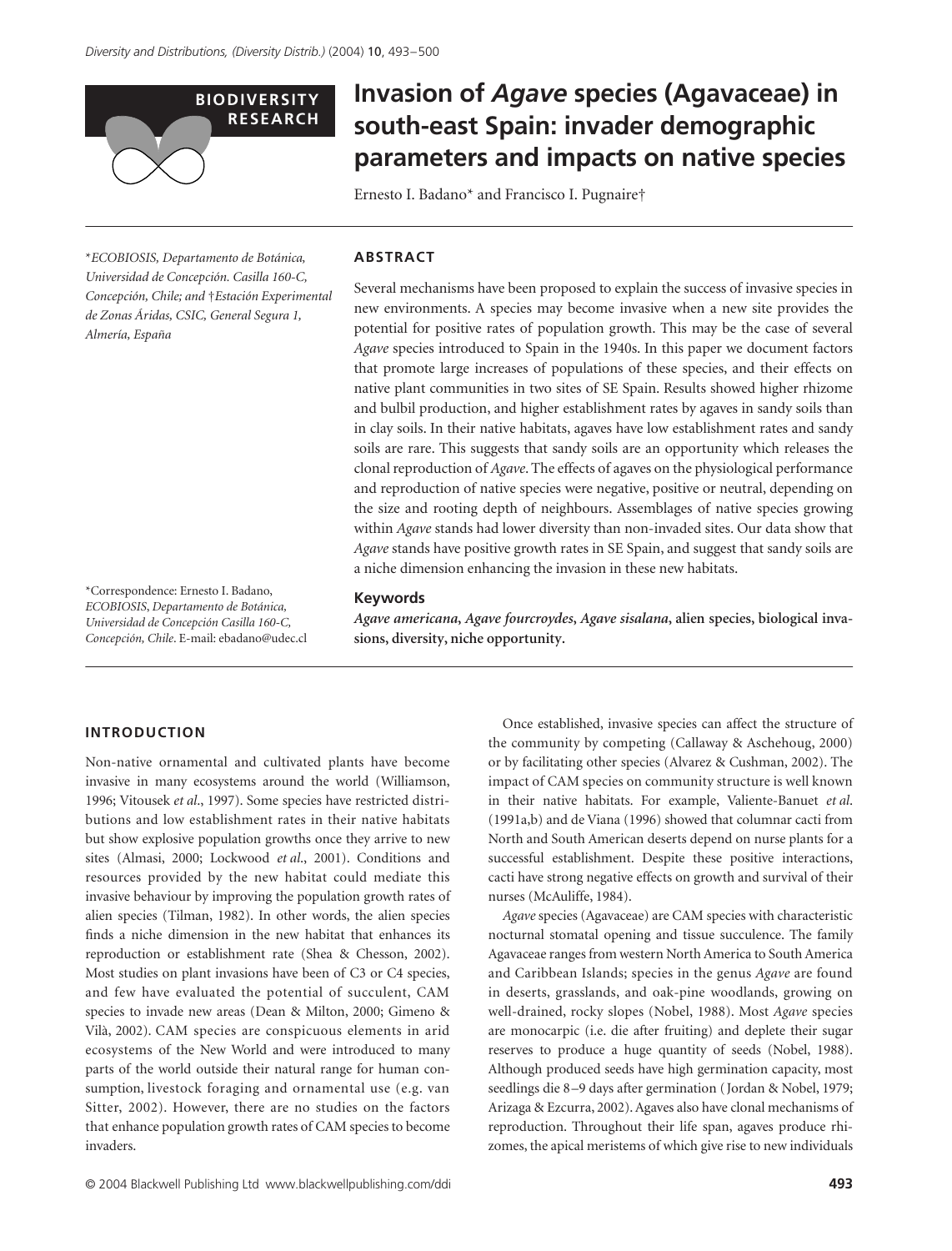(Arizaga & Ezcurra, 2002; Infante *et al*., 2003). Another clonal mechanism of reproduction occurs in floral stems, where bulbils are developed from sterile meristems (Arizaga & Ezcurra, 1995; Arizaga & Ezcurra, 2002).

In Spain several species of *Agave* were introduced in the 1940s as ornamental and cultivated plants (Martín-Galindo, 1988), and recent field observations indicate that these species are spreading into new habitats, mainly on coastal sandy soils. In this paper we documented factors that promote large population increases of some species of *Agave* in the province of Almería, SE Spain. We hypothesized that invasion was mediated by soil quality, being sandy soils what enhances clonal reproduction of agaves in these new habitats. We also analysed the effects of agaves on native woody species and on community diversity in order to assess their effect on community functioning.

# **METHODS**

## **Study sites and species**

This work was carried out at two sites near the shoreline of the Mediterranean Sea in the Province of Almería, SE Spain (Fig. 1): Cabo de Gata Natural Park (36°50′ N, 2°23′ W) and Punta Entinas-Sabinar Nature Reserve (36°04′ N, 2°42′ W). Both sites are protected natural areas where agaves are invading native vegetation. Climate in both areas is Mediterranean semiarid, with average rainfall of 220 mm. Minimum temperatures are above 8 °C in winter and summers are warm, with temperatures exceeding 30 °C (Capel, 1990).

Dunes over clay soils and calcareous hardpans dominate the landscape in Cabo de Gata. The native community is a typical



Figure 1 Location of study sites in the Province of Almería, SE Spain. Cabo de Gata Natural Park and Punta Entinas-Sabinar Nature Reserve are shown with stars.

coastal matorral. The most common species are *Asparagus* spp. (Liliaceae) and *Thymus* spp. (Lamiaceae) along with *Helichrysum stoechas*(Asteraceae) and *Thymelaea hirsuta* (Thymelaeaceae). In 1940s and 1950s more than 600 ha of native matorral were replaced with mixed plantations of *Agave sisalana* and *A. fourcroydes* planted for fibre production. Plantations were abandoned 4 years later due to the low yield and the development of synthetic fibres (Martín-Galindo, 1988; Provansal & Molina, 1989) and were recolonized by native species. Plantations were located on clay soils and had initial densities of 4500 plants ha<sup>−</sup><sup>1</sup> (Provansal & Molina, 1989). Agaves are currently growing on two main soil types that are easily identifiable: (1) sandy soil near coastal sand dunes; and (2) clay soil 4–5 km from the coast. Agaves on clay soil still show the plantation pattern whereas plant distribution on sandy soils is irregular, as agaves have escaped from the original geometrical design. The study area in Cabo de Gata was located approximately 4 km from the coast, where plantations on sandy and clay soils were adjacent to each other.

Punta Entinas-Sabinar is a dune field where *Agave americana* is spreading, interfering with the dominant native species, *Juniperus phoenicea* (Cupressaceae), and *H. soechas*. Dunes are 7–8 m tall and the valleys in between are highly saline. At the valley bottoms clumps of *Pistacea lentiscus* (Plantaginaceae) and other halophytes like *Limoniun* spp. (Plumbaginaceae) or *Inula crithmoides* (Asteraceae) are present, but no agaves are found. There are no records of the history of *A. americana* at this site, but it probably was introduced for sand dune stabilization.

## **Reproduction and abundance of agaves**

In both study sites no flowering agaves were found and clonal reproduction seems to be the main mechanism of propagation. Production of non-pollinated propagules (bulbils) predominates in floral stems and rhizome offshoots are easily identifiable in the soil. To assess the relationship between bulbil production and soil quality,  $201 \times 1$  m quadrats were randomly placed on both sand and clay sites in Cabo de Gata. The number of non-established bulbils within each quadrat was recorded. All these bulbils were collected, dried and weighed. Additionally, six  $5 \times 5$  m plots were randomly placed on each site to quantify the abundance of established bulbils, rhizome offshoots smaller than 20 cm, and larger individuals. Larger agaves were categorized in four size classes as (1) mature (dead or alive individuals with floral stem); (2) preadults (non-reproduced individuals taller than 100 cm);  $(3)$  juveniles  $(100-50 \text{ cm tall})$ ; and  $(4)$  recruits  $(50-20 \text{ cm tall})$ . We used the number of living individuals per quadrat to estimate the current density of agaves on both soil types. Since *A. fourcroydes* and *A. sisalana* are mixed in plantations and species identification in the field was difficult, species identity was not included in the analyses.

Because in Punta Entinas-Sabinar *A. americana* grows exclusively on sand dunes, we only evaluated the most common propagation mechanism. One  $1 \times 1$  m quadrat was randomly placed on the top of 20 invaded dunes and all established agaves were removed to identify their origin (rhizome or bulbils). We considered origin from rhizome when removed individuals were connected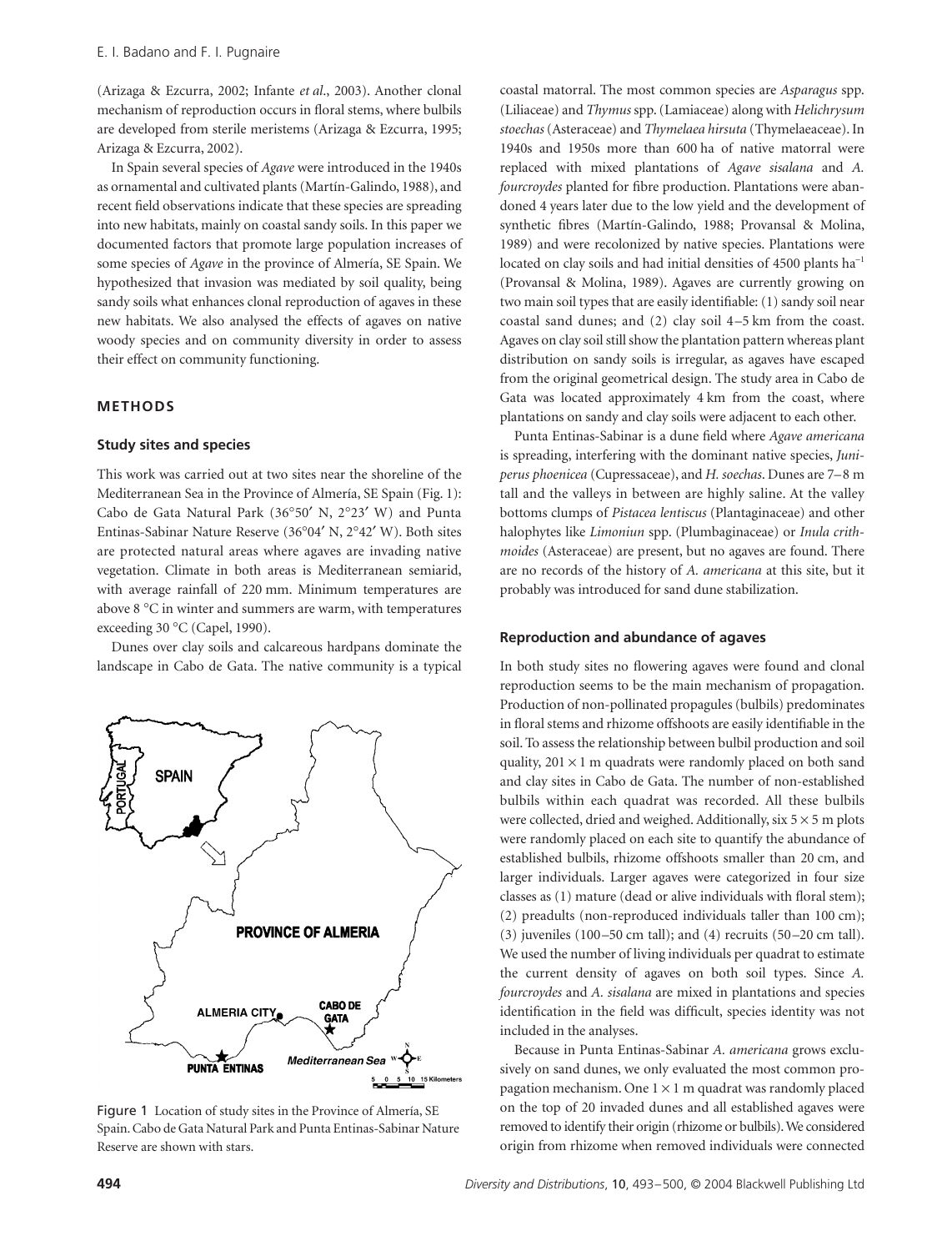with the same mother plant; otherwise, they were considered established bulbils.

#### **Impact on diversity and native species**

To assess the impact of agaves on community diversity in Cabo de Gata, six 50 m-long transects were randomly laid out at both sand and clay sites. Cover of perennial, woody native species was recorded as the proportion covered by each species in the transect. Annual plants were not considered in these measurements because the species and their cover vary among seasons. Six additional transects were laid out on adjacent non-invaded dunes as control for the native community. All values of cover were standardized as percentages. Species cover data were used to calculate the Shannon-Weiner diversity (*H*′) and the evenness (*J*′) indices (Krebs, 1989).

In order to assess interaction strength between agaves and native species, we selected *H. stoechas* and *T. hirsuta*, the more common species within plantations at Cabo de Gata. We determined relative water content (RWC; Barrs & Weatherley, 1962), mean leaf area (LA;  $mm<sup>2</sup>$ ) and specific leaf area (SLA;  $mm<sup>2</sup>$  mg<sup>-1</sup>) for both species. We hypothesized that values of RWC, LA and/or SLA within plantations must be lower than in non-invaded dunes. To determine RWC we collected one 10–15 cm long twig of 10 *H. stoechas* and *T. hirsuta* shrubs randomly selected at each site. Twigs were collected and the fresh mass (mg) was immediately measured. They were later stored in a dark humid chamber to allow rehydration until twig mass remained constant (saturated mass). Samples were then dried in a ventilated oven at 70 °C for 48 h and weighed again (dry mass). Ten undamaged leaves of *H. stoechas* and *T. hirsuta* were randomly collected from 10 shrubs to estimate LA and SLA. Leaf samples were digitized, placed in small paper bags and dried. Mean leaf area for each shrub was obtained from digitized images using the software Midebmp version 4.2 (Ordiales-Plaza, 2000). Due to their small leaf size *H. stoechas* and *T. hirsuta* dry leaves were weighed together for each shrub and the mass of a single leaf was estimated by dividing this total mass by the number of leaves. SLA for each plant was computed as the ratio between its average leaf area  $\text{(mm)}^2$  and leaf mass  $\text{(mg)}$ .

Because *H. stoechas* was a very common species in Cabo de Gata, 10 additional individuals were randomly selected on clay, sand, and non-invaded sites; 3–5 floral stems per individual were collected to determine stem length, stem dry mass, and number of inflorescences. In this species, the floral stem is a non-lignified structure that arises from a woody branch.

In Punta Entinas-Sabinar *H. stoechas* and *J. phoenicea*, the species sharing the top of dunes with *A. americana*, were chosen to evaluate the effects of agaves on native species. Seventeen *J. phoenicea* shrubs were selected and 10 mature fruits were randomly collected from different branches. Fresh mass, dry mass and water content were measured on each fruit. Fruit water content was computed as the difference between fresh and dry mass. These values were averaged for each shrub in order to perform statistical analyses. A further 12 *J*. *phoenicea* individuals were selected for RWC and SLA measurements as described above, but

to estimate SLA the leaf area was corrected by multiplying values by π/2, as leaves are nearly cylindrical (Cregg, 1992; Martínez-Ferri *et al*., 2000). Alive agaves beneath selected *J. phoenicea* shrubs and 1 m around were counted, categorized in size classes and abundance of individuals in each size class was recorded. At this site, agaves were categorized as (1) mature (dead or alive individuals with floral stem); (2) preadults (non-reproduced individuals taller than 100 cm); (3) juveniles (100–50 cm tall); (4) recruits (50–20 cm tall); and (5) sprouts (smaller than 20 cm). Height and major and minor diameters of sampled *J. phoenicea* were also measured to include plant surface and volume as correction terms in the analyses of the effect of agaves.

Twenty *H. stoechas* shrubs growing with agaves (nearer than 30 cm) were selected in Punta Entinas-Sabinar and RWC, LA and SLA were estimated as described above. Twenty shrubs growing in isolation were used as control.

## **Statistical analysis**

Variables related to abundance and reproduction of agaves on sand and clay in Cabo de Gata were compared using *t*-tests. Comparisons between *H*′ indices were made using *t*-tests (Magurran, 1988), but the significance level ( $\alpha = 0.05$ ) was modified by Bonferroni's correction for simultaneous contrasts between the three sites (Neter *et al*., 1996). Species cover within plantations on sand and clay, and the non-invaded dune community as well as RWC, LA and SLA and floral variables of *H. stoechas* and *T. hirsuta* were compared by one-way ANOVA. Where significances were found for species cover, these were further analysed using the posthoc Tukey test.

Reproductive (fruit dry mass and fruit water content) and functional variables (RWC, LA and SLA) measured on *J. phoenicea* in Punta Entinas-Sabinar were plotted against the abundance of agaves in each size class and dimensions of *J. phoenicea* shrubs (volume and surface, see above). Stepwise multiple linear regression methods were used in order to determine which variables affected *J. phoenicea* performance. RWC, LA, and SLA of *H. stoechas* with and without agaves in Punta Entinas-Sabinar were compared by *t*-tests. All data were log transformed prior to analysis.

## **RESULTS**

#### **Reproduction and abundance of agaves**

Bulbil abundance on sand was nine times higher than on clay (120,000 ± 2210 vs. 14,000 ± 494 bulbils ha<sup>−</sup><sup>1</sup> ; *t* = 2.81, d.f. = 38,  $P < 0.01$ ). Bulbils were 30% heavier on average  $(1.54 \pm 0.08 \text{ vs.})$ 1.02  $\pm$  0.09 g per bulbil;  $t = 2.45$ , d.f. = 102,  $P < 0.01$ ) on sandy soil. Total abundance of agaves, established bulbils, rhizome offshoots, recruits, and mature individuals were significantly greater on sand than on clay, but no differences were found for juvenile and preadult classes (Fig. 2). At both soil types, mortality was only recorded on mature reproduced individuals, and no dead individuals were detected in the smaller size classes. The estimated rate of successful bulbil establishment (abundance of released bulbils/number of established bulbils) was 1.3% on sand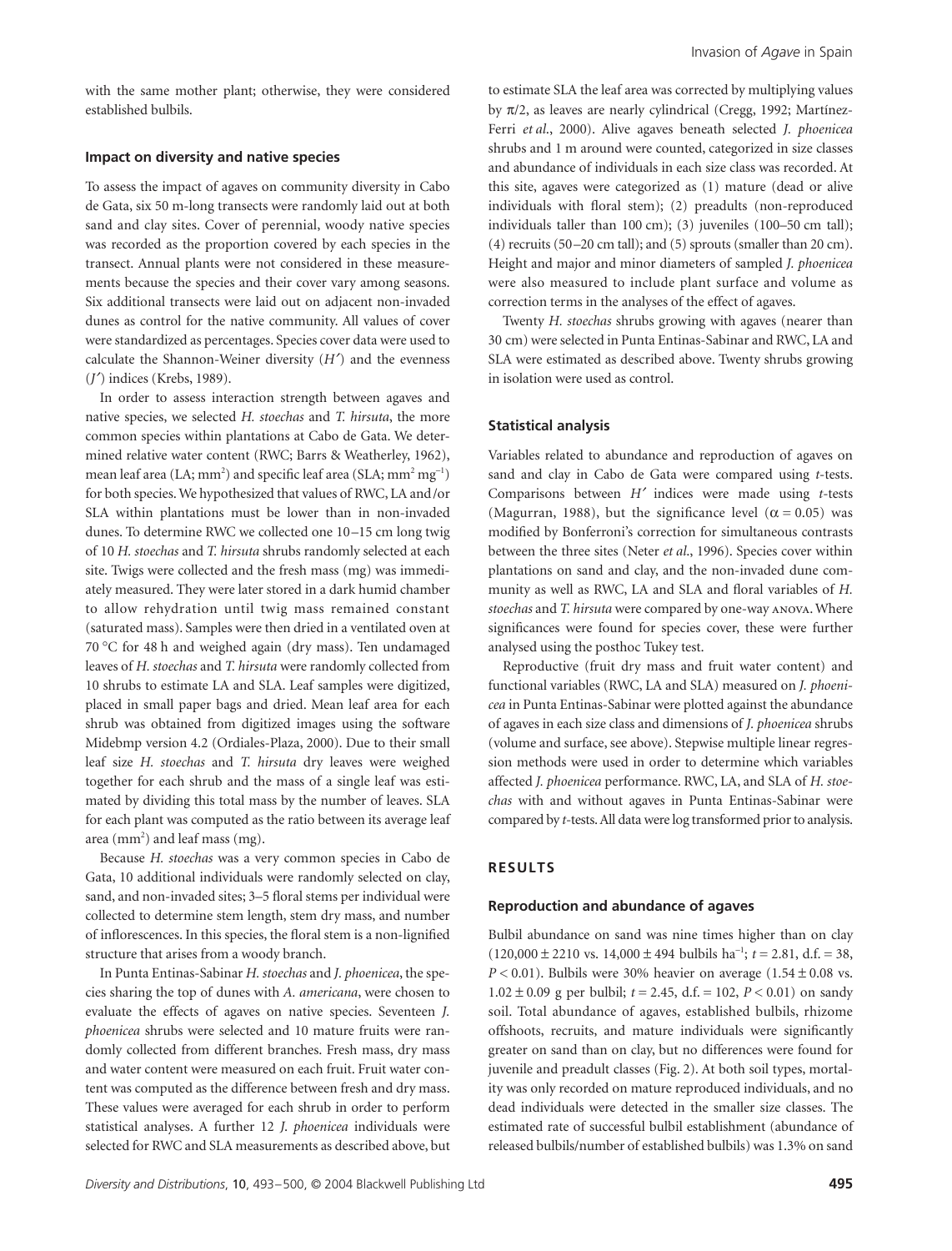

|                               | Non-invaded              | Sand                     | Clay                          | F     | P           |
|-------------------------------|--------------------------|--------------------------|-------------------------------|-------|-------------|
| Andryala ragusina             | $1.62 \pm 1.05$          | $0.10 \pm 0.07$          | $0.00 \pm 0.00$               | 2.23  | 0.14        |
| Artemisia barrelieri          | <b>NA</b>                | NA                       | $0.25 \pm 0.17$               | NA    | <b>NA</b>   |
| Asparagus albus               | $0.97 \pm 0.93$          | $0.73 \pm 0.32$          | $0.05 \pm 0.05$               | 0.70  | 0.51        |
| Asparagus horridus            | <b>NA</b>                | $0.17 \pm 0.17$          | NA                            | NA    | <b>NA</b>   |
| Fagonia cretica               | <b>NA</b>                | NA                       | $0.27 \pm 0.23$               | NA    | <b>NA</b>   |
| Foeniculum vulgaris           | <b>NA</b>                | $0.10 \pm 0.10$          | <b>NA</b>                     | NA    | <b>NA</b>   |
| Helichrysum stoechas          | $2.62 \pm 1.37^{\circ}$  | $12.50 \pm 1.37^{\circ}$ | $4.60 \pm 1.37$ <sup>a</sup>  | 14.59 | < 0.01      |
| Launaea arborescens           | <b>NA</b>                | NA                       | $0.03 \pm 0.03$               | NA    | <b>NA</b>   |
| Lycium intricatum             | $0.63 \pm 0.63$          | NA                       | <b>NA</b>                     | NA    | <b>NA</b>   |
| Ononis natrix                 | $0.48 \pm 0.25$          | NA                       | <b>NA</b>                     | NA    | <b>NA</b>   |
| Rubia peregrina               | NA                       | $0.03 \pm 0.03$          | <b>NA</b>                     | NA    | <b>NA</b>   |
| Thymelaea hirsuta             | $7.38 \pm 2.40$          | $7.80 \pm 0.99$          | $4.95 \pm 1.32$               | 0.84  | 0.45        |
| Thymus hyemalis               | $0.67 \pm 0.52$          | $0.13 \pm 0.13$          | $0.28 \pm 0.28$               | 0.61  | 0.56        |
| Ziziphus lotus                | <b>NA</b>                | NA                       | $0.07 \pm 0.07$               | NA    | <b>NA</b>   |
| Total cover by native species | $14.37 \pm 2.25^{\circ}$ | $21.56 \pm 0.95^{\circ}$ | $10.50 \pm 1.20^{\circ}$      | 10.61 | ${}_{0.01}$ |
| Total Agave spp. cover        | $0.00 \pm 0.00^{\circ}$  | $34.37 \pm 4.16^b$       | $10.87 \pm 1.89$ <sup>c</sup> | 5.15  | ${}_{0.01}$ |
|                               |                          |                          |                               |       |             |

and below 0.1% on clay. The current density of agaves on sand (11,600 ± 1470 individuals ha<sup>−</sup><sup>1</sup> ) differed significantly (*t* = 2.11,  $d.f. = 5, P = 0.04$ ) from the initial sowing density (4500 individuals ha<sup>−</sup><sup>1</sup> ), but no differences between initial and current (5900 ± 554 individuals ha<sup>−</sup><sup>1</sup> ) densities were observed on clay  $(t=0.96, d.f. = 5, P = 0.19)$ . These results indicate a positive population growth on sand and a stable population size on clay.

Rhizome offshoot abundance of *A. americana* was significantly grater than abundance of established bulbils  $(2.83 \pm 0.15$ vs.  $1.04 \pm 0.22$  individuals m<sup>-2</sup>) in Punta Entinas-Sabinar  $(t = 6.75, d.f. = 38, P < 0.01)$ , showing that rhizomes are the main propagation mechanisms of *A. americana* in this site, where mortality of established bulbils or rhizome sprouts were not detected within our samples.

#### **Impact on diversity and native species**

#### *Diversity*

Eight native perennial woody species were recorded in the plantation on sand and clay, and seven in the non-invaded dune community. *Helichrysum stoechas* and *T. hirsuta* were the species Figure 2 Abundances of established bulbils, rhizome offshoots, recruits, juvenile, preadults, reproducing, and total alive agaves at plantation on sand (black bars) and clay (grey bars) in Cabo de Gata. Data are means + 1 SE. Statistical differences between sites noted by  ${}^{\ast}P$  < 0.05 and  ${}^{\ast}{}^{\ast}P$  < 0.01; NS not significant.

Table 1 Percentage plant cover of species in the non-invaded dune community and *Agave* plantations on sand and clay in Cabo de Gata, Almería, Spain. Values are mean  $cover \pm 1$  se. Table also shows results of , and numbers in a row with different letters are significantly different (Tukey test;  $\alpha$  = 0.05). Not applicable (NA) denotes that species was not encountered or analyses could not be done

with highest percent cover at the three sites. Total cover by native woody species was higher in the plantation on sand than in the plantation on clay or the non-invaded dune community (Table 1). *H. stoechas* was the only species that showed significant differences in cover among sites, having higher cover in the plantation on sand (Table 1).

Native species assemblages growing within *Agave* plantations on sand ( $H'_{\text{sand}} = 0.40$ ) and clay ( $H'_{\text{clav}} = 0.47$ ) had lower diversity values than the non-invaded dune community  $(H'_{\text{dune}} = 0.65)$ . Diversity showed no differences between plantations on sand and clay ( $t = 0.71$ , d.f. = 48,  $P = 0.24$ ) nor between plantation on clay and non-invaded dune community  $(t = 1.52, d.f. = 74,$  $P = 0.07$ , but significant differences were detected between non-invaded dune community and plantation on sand (*t* = 2.55,  $d.f. = 64, P < 0.01$ . The non-invaded dune community had also the highest value of evenness  $(J'_{\text{dune}} = 0.71)$ , while evenness within plantations was lower  $(J'_{\text{sand}} = 0.43; J'_{\text{clay}} = 0.52)$ .

# *Functional and physiological plant data*

Values of RWC for *H. stoechas* within plantations in Cabo de Gata were significantly higher than at the non-invaded community,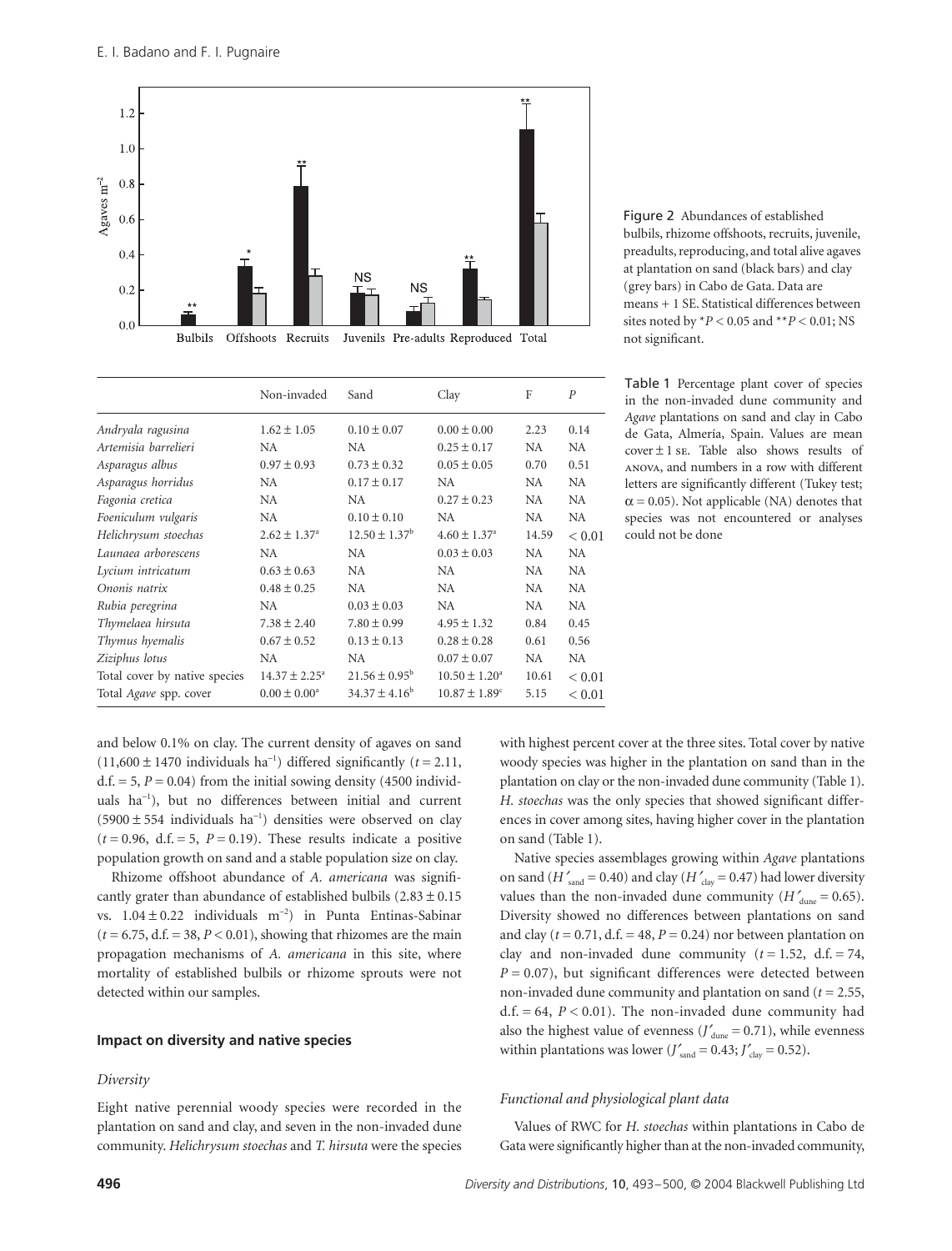| Table 2 Relative water content (RWC), mean                                                                                                                                                           |             |                                        |                                                                                                     |                                                                                                            |                                                                                                          |                                |                                                      |
|------------------------------------------------------------------------------------------------------------------------------------------------------------------------------------------------------|-------------|----------------------------------------|-----------------------------------------------------------------------------------------------------|------------------------------------------------------------------------------------------------------------|----------------------------------------------------------------------------------------------------------|--------------------------------|------------------------------------------------------|
| leaf area (LA), and specific leaf area (SLA) of                                                                                                                                                      |             |                                        | Non-invaded                                                                                         | Sand                                                                                                       | Clay                                                                                                     | F                              | P                                                    |
| H. stoechas and Thymelaea hirsuta as well as<br>length (SL) and mass (SW) of floral stems, and<br>the number of floral heads per inflorescence<br>(NI) of <i>H. stoechas</i> in the non-invaded dune | H. stoechas | <b>RWC</b><br>LA.<br><b>SLA</b><br>SL. | $0.63 \pm 0.01^{\circ}$<br>$14.5 \pm 1.1^a$<br>$11.1 \pm 0.6^{\circ}$<br>$16.3 \pm 0.6^{\circ}$     | $0.71 \pm 0.02^b$<br>$15.6 \pm 1.3^{\circ}$<br>$9.3 \pm 0.4^{\circ}$<br>$20.1 \pm 1.3^b$                   | $0.74 \pm 0.01^{\rm b}$<br>$9.6 \pm 0.9^b$<br>$6.9 \pm 0.3^b$<br>$14.5 \pm 0.8^{\circ}$                  | 13.14<br>8.00<br>14.70<br>8.67 | ${}< 0.01$<br>${}< 0.01$<br>${}< 0.01$<br>${}< 0.01$ |
| community and in plantations of agaves on<br>sand and clay in Cabo de Gata, Almería, Spain.<br>Values are means $\pm$ 1 se. Table also shows<br>results of ANOVA and numbers in a row with           | T. hirsuta  | <b>SW</b><br>NI<br><b>RWC</b><br>LA.   | $230.2 \pm 23.9^{\circ}$<br>$17.5 \pm 1.3^{ab}$<br>$0.53 \pm 0.03^{\circ}$<br>$5.1 \pm 0.5^{\circ}$ | $295.3 \pm 12.6^{\circ}$<br>$21.2 \pm 2.7$ <sup>b</sup><br>$0.62 \pm 0.03^{\text{a,b}}$<br>$3.2 \pm 0.2^b$ | $182.7 \pm 15.5^{\circ}$<br>$14.5 \pm 1.4^{\circ}$<br>$0.63 \pm 0.01^{\rm b}$<br>$3.20 \pm 0.15^{\rm b}$ | 4.45<br>4.42<br>4.52<br>11.32  | 0.02<br>0.02<br>0.02<br>${}< 0.01$                   |
| different letters are significantly different<br>(Tukey test; $\alpha = 0.05$ )                                                                                                                      |             | <b>SLA</b>                             | $4.3 \pm 0.4$                                                                                       | $4.1 \pm 0.7$                                                                                              | $3.45 \pm 0.20$                                                                                          | 0.87                           | 0.429                                                |

**Table 3** Relative water content (RWC), leaf area (LA), and specific leaf area (SLA) of *H. stoechas* growing with and without *Agave americana* in Punta Entinas, Almería, Spain. Values are means ± 1

|            | With agaves     | Without agaves  |      | P       |
|------------|-----------------|-----------------|------|---------|
| <b>RWC</b> | $0.72 \pm 0.05$ | $0.71 \pm 0.09$ | 0.13 | 0.89    |
| LA         | $20.5 \pm 3.9$  | $16.9 \pm 2.6$  | 2.02 | $0.05*$ |
| SLA        | $12.7 \pm 1.5$  | $13.0 \pm 1.4$  | 0.46 | 0.65    |

Significant differences between groups (*t*-test) indicated by  $*\alpha = 0.05$ .

but no differences were found between plantations on sand and clay (Table 2). Significant differences in RWC for *T. hirsuta* were only observed between the plantation on clay and the noninvaded dune community, being higher in the latter (Table 2).

Mean LA and SLA of *H. stoechas* within the plantation on clay were significantly lower than at the plantation on sand or the non-invaded dune community (Table 2). Values of LA of *T. hirsuta* showed no differences between plantations, but shrubs in the non-invaded community showed significantly higher values of LA than shrubs in plantations. SLA of *T. hirsuta* showed no differences among the three sites (Table 2).

Floral stems of *H. stoechas* from the plantation on sand were significantly longer and heavier than those on the non-invaded dune community or the plantation on clay. The number of inflorescences was also higher in the plantation on sand than in the other two sites; however, a significant difference was only found between the plantations on sand and clay (Table 2).

In Punta Entinas-Sabinar, only the abundance of *A. americana* sprouts (smaller than 20 cm) was significantly associated with fruit dry mass, fruit water content, and SLA of *J. phoenicea*. No relationships were detected for the other size classes of *A. americana* nor for *J. phoenicea* surface and volume. Fruit dry mass (Fig. 3A) and fruit water content (Fig. 3B) showed strong negative relationships with abundance of *A. americana* sprouts; in contrast, RWC of *J. phoenicea* was not affected and SLA showed only a weak, marginal relationship with the abundance of sprouts (Fig. 3C).

In Punta Entinas-Sabinar, no differences were found for RWC or SLA of *H. stoechas* growing with and without agaves (Table 3). LA values showed only marginal differences, being higher for individuals growing with agaves (Table 3).

## **DISCUSSION**

#### *Agave* **invasion**

The high abundance of established bulbils and the high production of rhizome offshoots at both study sites suggest that *Agave* populations in SE Spain are expanding by means of clonal reproduction, especially on sandy soils. On both sand and clay soil types, mortality seems to affect only mature individuals, and the absence of dead individuals in the smaller size classes suggests that agaves die only after bulbil production. Although this study was focused from a natural experiment perspective, and only one site colonized by each *Agave* species was considered, these results suggest that *Agave* spp. have a high potential to invade arid environments of SE Spain.

In Cabo de Gata, the high production of bulbils and rhizome offshoots in *Agave* plantations on sand, compared to the plantation on clay, indicates that sandy soils have important effects on the colonization success and population growth of agaves. The high number and quality (in terms of biomass) of bulbils, and the higher number of reproducing agaves suggest that sand enhances the potential of clonal reproduction in these species. Both the abundance of rhizome offshoots and the number of established bulbils indicate that sand is easier to colonize, and would explain the huge difference in density between the initial sowing and the current abundance of agaves on sand. In Punta Entinas-Sabinar, the more common reproductive mechanism was rhizome offshoot production. The high abundance of rhizome offshoots at the dune tops suggests a large deployment of *A. americana* roots, from which these sprouts are developed.

Although vegetative multiplication of agaves for agricultural practices in Mexico is made via bulbils or rhizomes (Infante *et al*., 2003), the main reproductive mechanism in nature is seed production (Nobel, 1988; Arizaga & Ezcurra, 2002). However, in their native habitats the rates of successful establishment of *Agave* propagules are very low (Arizaga & Ezcurra, 2002; Gonzáles-Iturbe *et al*., 2002). In SE Spain, in contrast, agaves show vegetative reproduction as the main mechanism of population growth, and this reproductive trait may increase the potential of agaves as invaders of nearby communities. In their native habitats the species of *Agave* mainly establish on clay-rocky soils (Nobel, 1988). However, the stable size of the *Agave* plantation on clay in SE Spain suggests that this substrate does not affect its population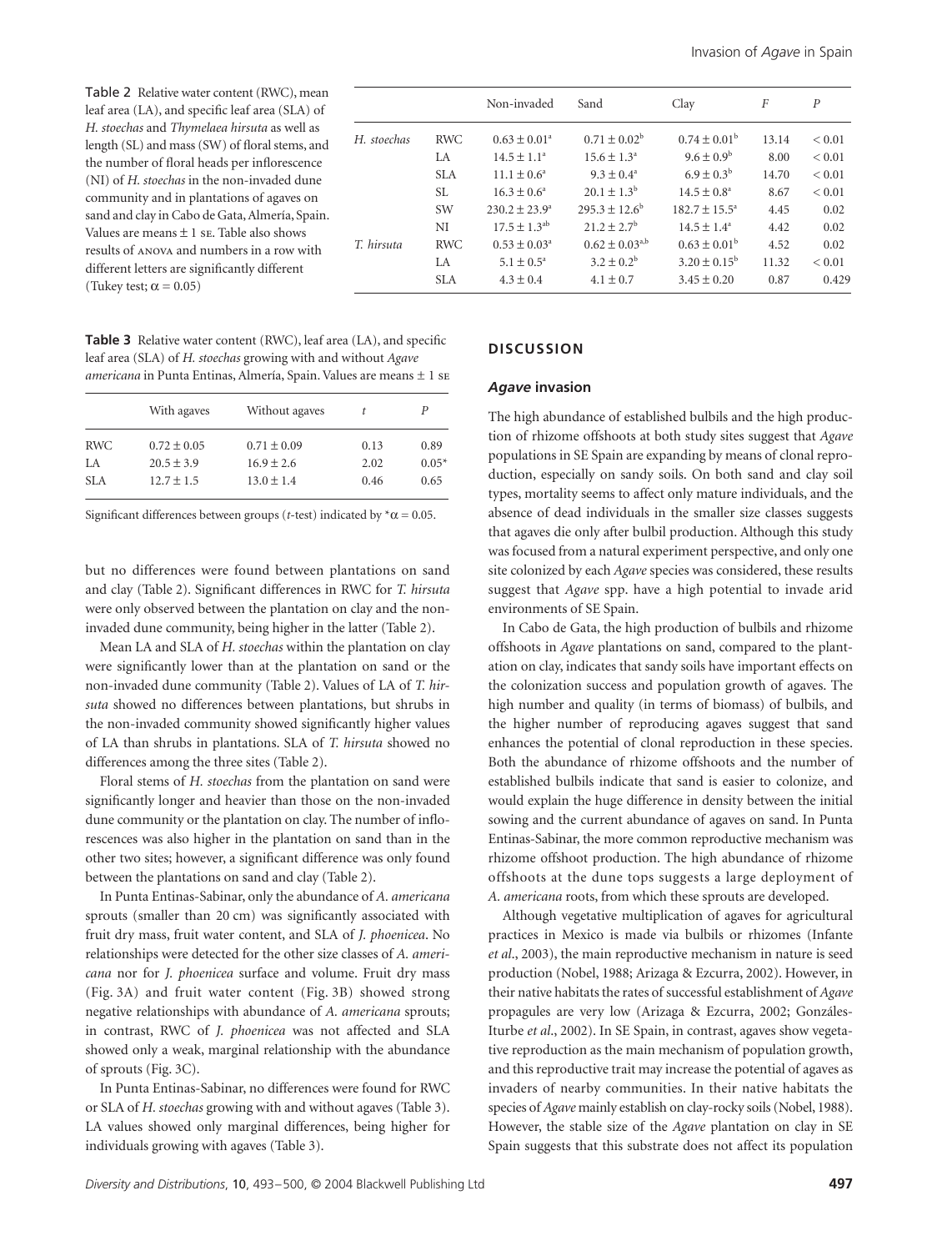

Figure 3 Relationships between fruit dry mass (A), fruit water content (B), and SLA (C) of *Juniperus phoenicea* shrubs and the abundance of *Agave americana* sprouts in Punta Entinas-Sabinar Nature Reserve, Almería. Each figure includes the result of linear regression analysis.

growth rates. On the other hand, the high clonal reproduction of agaves on sandy soils suggests that this soil type provides a niche dimension that enhances their population growth rates. Therefore, we suggest that a niche opportunity release (Tilman, 1982) could be promoting the invasive behaviour of agaves in SE Spain.

#### **Impact of agaves on diversity and native species**

Abandoned *Agave* plantations in Mexico are rapidly recolonized by other species and the new assemblages reach diversity values similar to undisturbed natural habitats (Gonzáles-Iturbe *et al*., 2002). Three factors determine this situation: the low population growth of agaves, their low negative interference with other species, and the facilitative processes mediated by agaves in the early succession (Gonzáles-Iturbe *et al*., 2002). In SE Spain, the analysed plant community attributes suggest that the woody species assemblage within the plantation on clay could evolve as abandoned plantations in Mexico. However, more data and experimental approaches are needed to make predictions about its recovery.

Because the *H*′ index is sensitive to both species richness and evenness (Stirling & Wilsey, 2001), our results suggest that the occurrence of *Agave* on sand may modify the proportional cover of some species rather than the species richness. Within *Agave* stands on sand, relative cover by native species was larger than at the other sites, but a remarkable increase in the cover was observed in *H. stoechas* rather than in other species. Measurements of RWC, LA and SLA indicated no better physiological status in *H. stoechas* at the *Agave* plantation on sand compared to the plantation on clay and the non-invaded community. However, the length and dry mass of floral stems, and the number of floral heads per inflorescence indicated that growth and reproduction of *H. stoechas* would be better within this plantation, in contrast to the plantation on clay and the non-invaded dune community. This suggests positive effects of *Agave* spp. on *H. stoechas* performance, which would increase its abundance and obtain a dominant advantage over other native species at the plantation on sand.

In Cabo de Gata, the RWC of *T. hirsuta* indicated a better water status within the plantations than in the non-invaded dune community, while the SLA showed no differences among sites. However, the mean LA for this species decreased within the plantations, suggesting that perhaps nutrients were limiting growth. Since the efficiency of CO<sub>2</sub> fixation depends on the photosynthetic surface (Mooney *et al*., 1981), the reduction of leaf area within plantations suggests a negative effect of agaves on *T. hirsuta* growth. In general, competition for space is the main negative effect of invasive plants on native species (Almasi, 2000; Case & Crawley, 2000), but competition for water and nutrients is also important (Shea & Chesson, 2002). The cover of *T. hirsuta* at the plantation on sand and in the non-invaded dune community were similar, suggesting that space is not a limiting resource; but the reduction of leaf area suggests that competition for nutrients rather than for water could limit *T. hirsuta* growth, as the relative water content was higher at plantations than at the non-invaded dune community.

The negative relationships between fruit dry mass, fruit water content and SLA of *J. phoenicea* and the abundance of *A. americana* sprouts in Punta Entinas suggests a strong competition for resources at the top of dunes. These results suggest density- or biomass-dependent competitive effects of agaves on this native plant, as *A. americana* tends to occupy the space with a dense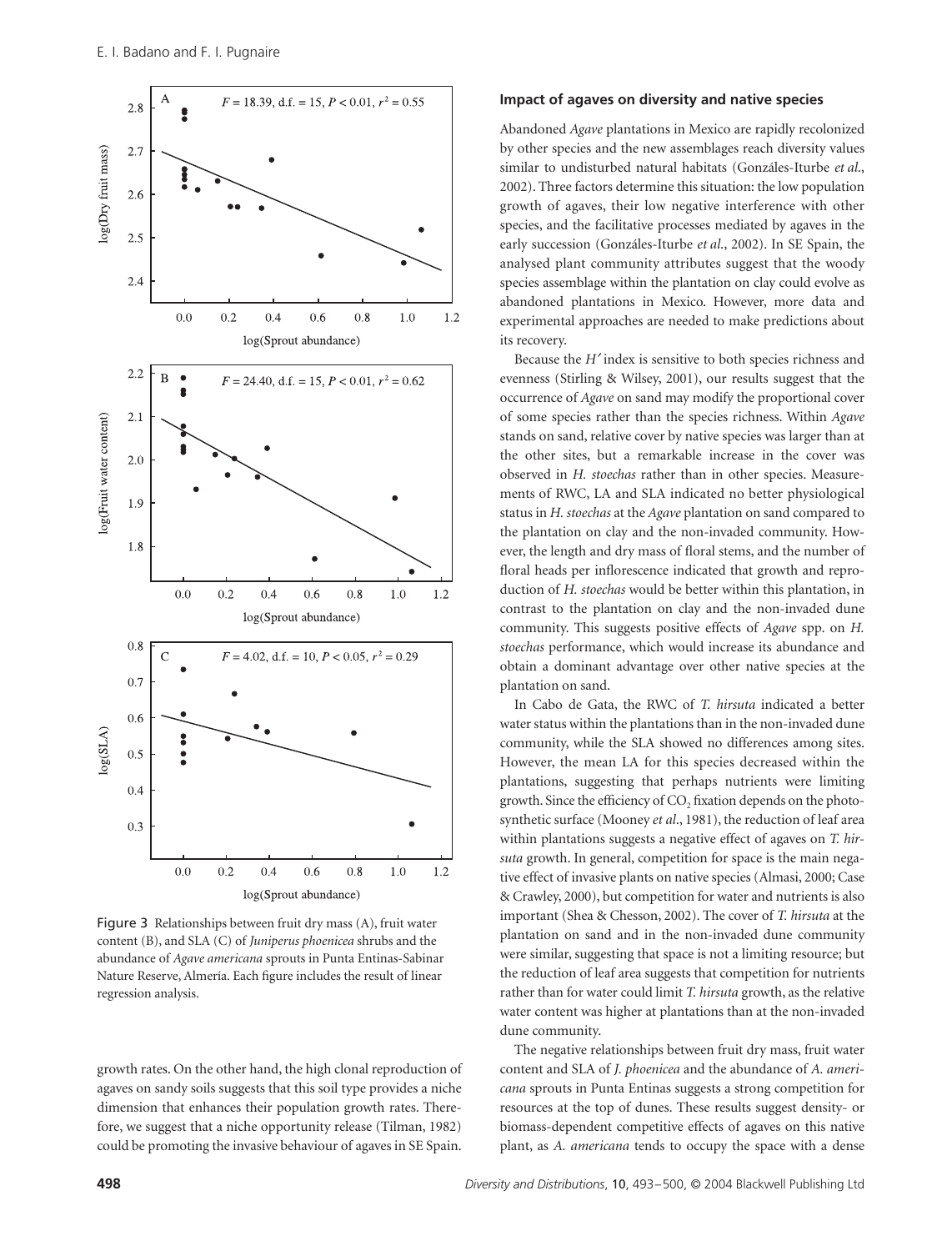network of rhizome offshoots that could draw resources and hence affect the status of this native species. On the other hand, the RWC and the SLA of *H. stoechas* with and without agaves indicate that *A. americana* does not affect its water status. As in the Cabo de Gata site, the effects of *A. americana* on *H. stoechas* are neutral or positive if variables such as LA are considered, suggesting that rooting depth may determine the intensity of competition between agaves and their neighbours.

# **CONCLUSIONS**

Our results suggest that sand may improve the population growth rates of *Agave* in SE Spain by increasing their clonal reproduction. This population growth suggests that these species are potential invaders of nearby communities, implying a risk for community functioning of study sites, which are protected areas.

In opposition to our expectations, the effects of *Agave* spp. on native species were negative, positive or neutral. These results suggest that competitive or facilitative effects of agaves could 'switch' depending on the habitat type, the concerned species, and/or the parameter used to measure the effect.

# **ACKNOWLEDGEMENTS**

The authors thank Ernesto Gianoli and Montserrat Vilà for constructive comments on earlier versions of this paper. This work was supported by the Spanish Ministry of Science and Technology (project number REN2001-1544/GLO). E.B. thanks the Universidad de Concepción (Chile) overseas program for graduate students for a travel grant.

## **REFERENCES**

- Almasi, K.N. (2000) A non-native perennial invades a native forest. *Biological Invasions*, **2**, 219–230.
- Alvarez, M.A. & Cushman, J.H. (2002) Community-level consequences of a plant invasion: effects on three habitats in coastal California. *Ecological Applications*, **12**, 1434–1444.
- Arizaga, S. & Ezcurra, E. (1995) Insurance against reproductive failure in a semelparous plant: bulbil formation in *Agave macroacantha* flowering stalks. *Oecologia*, **101**, 329–334.
- Arizaga, S. & Ezcurra, E. (2002) Propagation mechanisms in *Agave macroacantha* (Agavaceae), a tropical arid-land succulent rosette. *American Journal of Botany*, **89**, 632–641.
- Barrs, H.D. & Weatherley, P.E. (1962) A re-examination of the relative turgidity technique for estimating water deficits in leaves. *Australian Journal of Biological Sciences*, **15**, 413–428.
- Callaway, R.M. & Aschehoug, E.T. (2000) Invasive plants versus their new and old neighbors: a mechanism for exotic invasion. *Science*, **290**, 521–523.
- Capel, J.J. (1990) *Climatología de Almería. Cuadernos Monográficos 7*. Instituto de Estudios Almerienses, Almería, Spain.
- Case, C.M. & Crawley, M.J. (2000) Effect of interspecific competition and herbivory on the recruitment of an invasive alien plant: *Conyza sumatrensis*. *Biological Invasions*, **2**, 103–110.
- Cregg, B.M. (1992) Leaf area estimation of mature foliage of *Juniperus*. *Forest Science*, **38**, 61–67.
- Dean, W.R.J. & Milton, S.J. (2000) Directed dispersal of *Opuntia* species in the Karoo, South Africa: are crows the responsible agents? *Journal of Arid Environments*, **45**, 305–314.
- Gimeno, I. & Vilà, M. (2002) Recruitment of two *Opuntia* species invading abandoned olive groves. *Acta Oecologica*, **23**, 239–246.
- Gonzáles-Iturbe, J.A., Olmsted, I. & Tun-Dzul, F. (2002) Tropical dry forest recovery after long term Henequen (sisal, *Agave fourcroydes* Lem.) plantation in northern Yucatan, Mexico. *Forest Ecology and Management*, **167**, 67–82.
- Infante, D., González, G., Peraza-Echeverría, L. & Keb-Llanes, M. (2003) Asexual genetic variability in *Agave fourcroydes*. *Plant Science*, **164**, 223–230.
- Jordan, P.W. & Nobel, P.S. (1979) Infrequent establishment of seedlings of *Agave deserti* (Agavaceae) in the northwestern Sonora desert. *American Journal of Botany*, **66**, 1079–1084.
- Krebs, C.J. (1989) *Ecological methodology*. Harper & Row, New York.
- Lockwood, J.L., Simberloff, D., McKinney, M.L. & von Holle, B. (2001) How many, and which, plants will invade natural areas? *Biological Invasions*, **3**, 1–8.
- Magurran, A.E. (1988) Ecological diversity and its measurement. Princeton University Press, Princeton.
- Martínez-Ferri, E., Balaguer, L., Vallardes, F., Chico, J.M. & Manrique, E. (2000) Energy dissipation in drought-avoiding and drought-tolerant tree species at midday during the Mediterranean summer. *Tree Physiology*, **20**, 131–138.
- Martín-Galindo, J.L. (1988) *Almería, paisajes agrarios, espacio y sociedad*. Universidad de Valladolid, Valladolid, Spain.
- McAuliffe, J.R. (1984) Sahuaro–nurse tree associations in the Sonoran Desert: competitive effects of sahuaros. *Oecologia*, **64**, 319–321.
- Mooney, H.A., Field, C., Gulmon, S.L. & Bazzaz, F.A. (1981) Photosynthetic capacity in relation to leaf position in desert versus old-field annuals. *Oecologia*, **50**, 109–112.
- Neter, J., Kutner, M.H., Nachtsheim, C.J. & Wasserman, W. (1996) *Applied linear statistical models*. McGraw-Hill, Boston.
- Nobel, P.S. (1988) *Environmental biology of agaves and cacti*. Cambridge University Press, New York.
- Ordiales-Plaza, R. (2000) *Midebmp*, *Version* 4.2. Estación Experimental de Zonas Áridas, Almería, Spain.
- Provansal, D. & Molina, P. (1989) *Campo de níjar: cortijeros y areneros*. Instituto de Estudios Almerienses, Almería, Spain.
- Shea, K. & Chesson, P. (2002) Community ecology theory as a framework for biological invasions. *Trends in Ecology and Evolution*, **17**, 170–176.
- van Sittert, L. (2002) 'Our irrepressible fellow-colonist': the biological invasion of prickly pear (*Opuntia ficus-indica*) in the Eastern Cape *c.* 1890–*c.* 1910. *Journal of Historical Geography*, **28**, 397–419.
- Stirling, G. & Wilsey, B. (2001) Empirical Relationships between species richness, evenness, and proportional diversity. *American Naturalist*, **158**, 286–299.
- Tilman, D. (1982) *Resource competition and community structure*. Princeton University Press, Princeton.